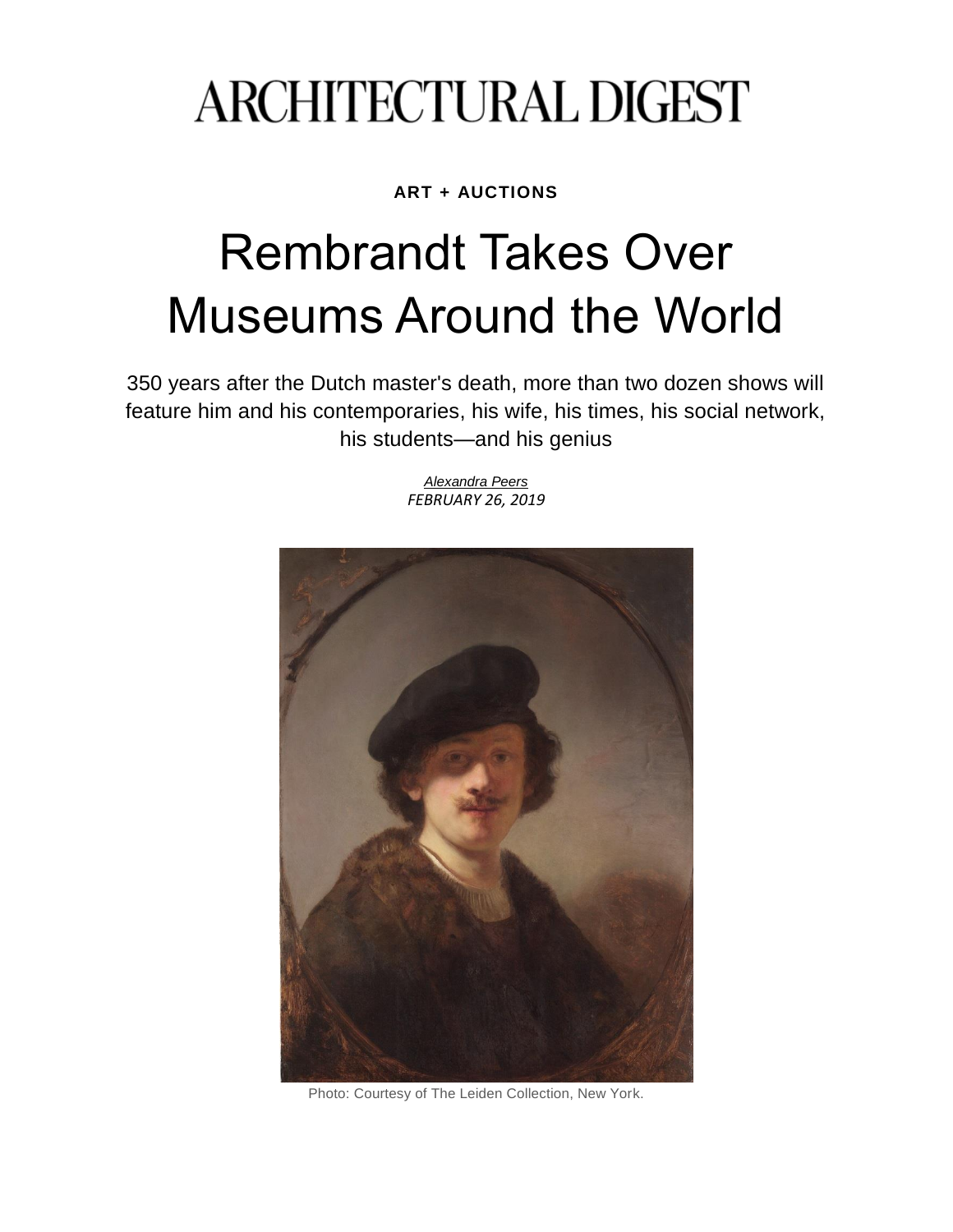In the art world, 2019 is the year of the museum megashow, and the star of them is Rembrandt van Rijn. Taken together, the shows dedicated to the Dutch master have all the tropes of the greatest museum exhibitions: the reclusive billionaire making rare loans, the display of some cult objects no one usually gets to see, the fake painting now authenticated, the auction discovery, the internecine competition among rival institutions. There are juicy stories behind the scenes. But on the walls are simply masterpieces, rows upon rows of them, displayed like God's Instagram feed, in institutions as farflung as Madrid, the United Arab Emirates, London, and the artist's own hometown of Amsterdam.

Ostensibly, it's all part of an anniversary: Rembrandt died 350 years ago this year (he was born in 1606), and several arts institutions, but most notably those in his native Netherlands, are holding competing salutes to him. The Rijkmuseum in Amsterdam's own blockbuster, opening this month, has the audacity to title itself "All  the Rembrandts," which is news to the various rival shows that have a whole slew of the painter's most famous ones. (Altogether, he painted about 300 works.) It turns out the Rijkmuseum means all of its own Rembrandts, explains the Louvre Museum's Blaise Ducos, a chief curator in Paris, but: "Oh, well!" he says.



The Louvre Abu Dhabi has just debuted a major, stunning show of work by Rembrandt and Vermeer. Photo: Courtesy of Mohamed Somji.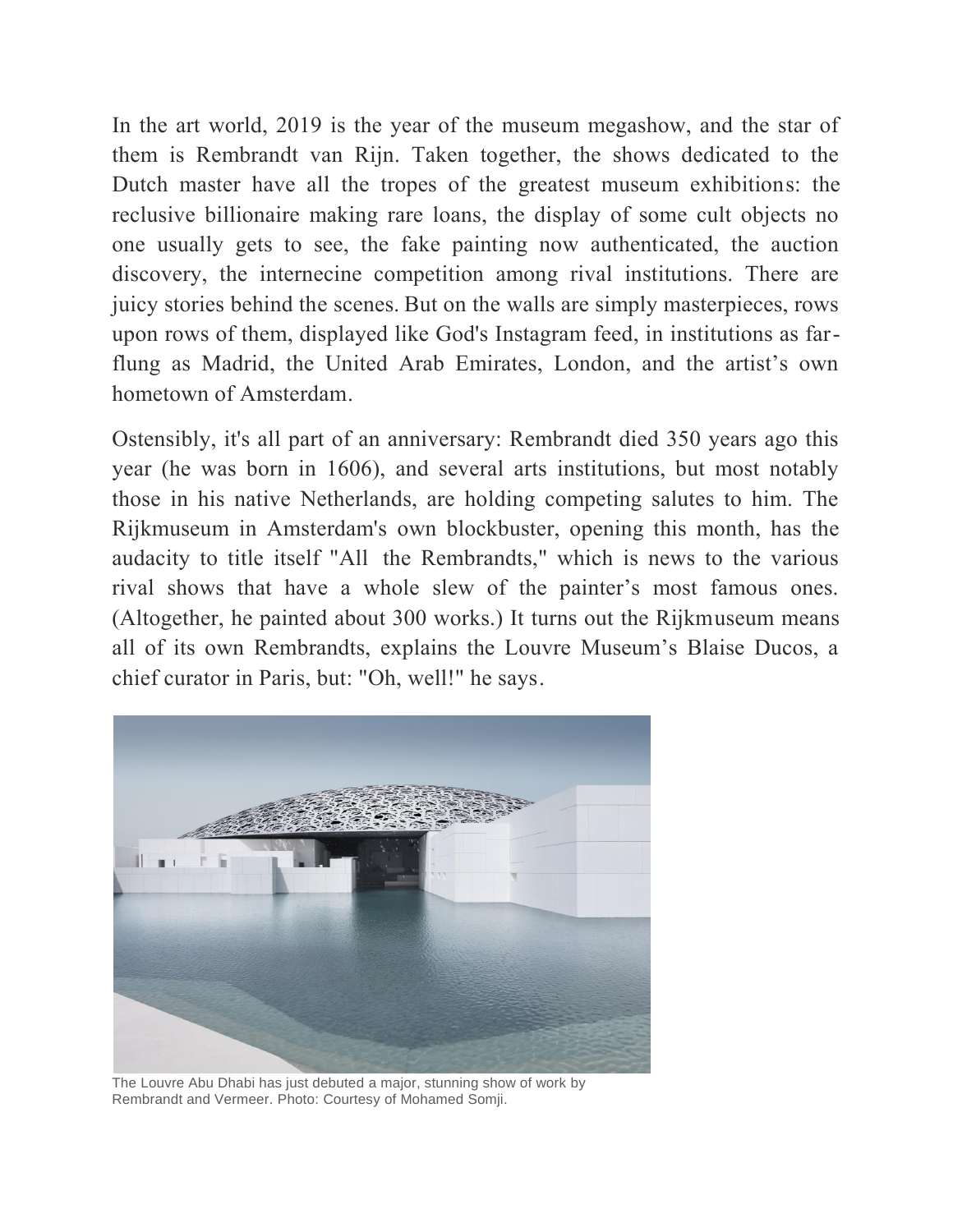The truly once-in-a-lifetime one is at the year-old *Louvre Abu Dhabi [Museum](https://www.architecturaldigest.com/story/jean-nouvel-louvre-abu-dhabi?intcid=inline_amp)*, which earlier this month unrolled nearly 100 works by Rembrandt, Vermeer, and his teachers and students, against deep red and purple walls in the halls of architect Jean Nouvel's waterfront dome-topped museum headquarters. Many of the works in the show, which runs through May 18, are on loan from its French parent Louvre and from the Leiden collection (named after Rembrandt's city of birth), put together by low-profile Upper East Side metals billionaire Thomas S. Kaplan and his wife, Dafna Recanati Kaplan. The couple bought anonymously and under the radar until about a year ago, when they went public with their holdings, to jaw-dropping astonishment from the art world. Of Rembrandt, Kaplan says, "He's the most influential and significant painter in history."



Antoon François Heijligers, *Interior of the Rembrandt Room in the Mauritshuis in 1884*, 1884. Photo: Courtesy of Mauritshuis, The Hague.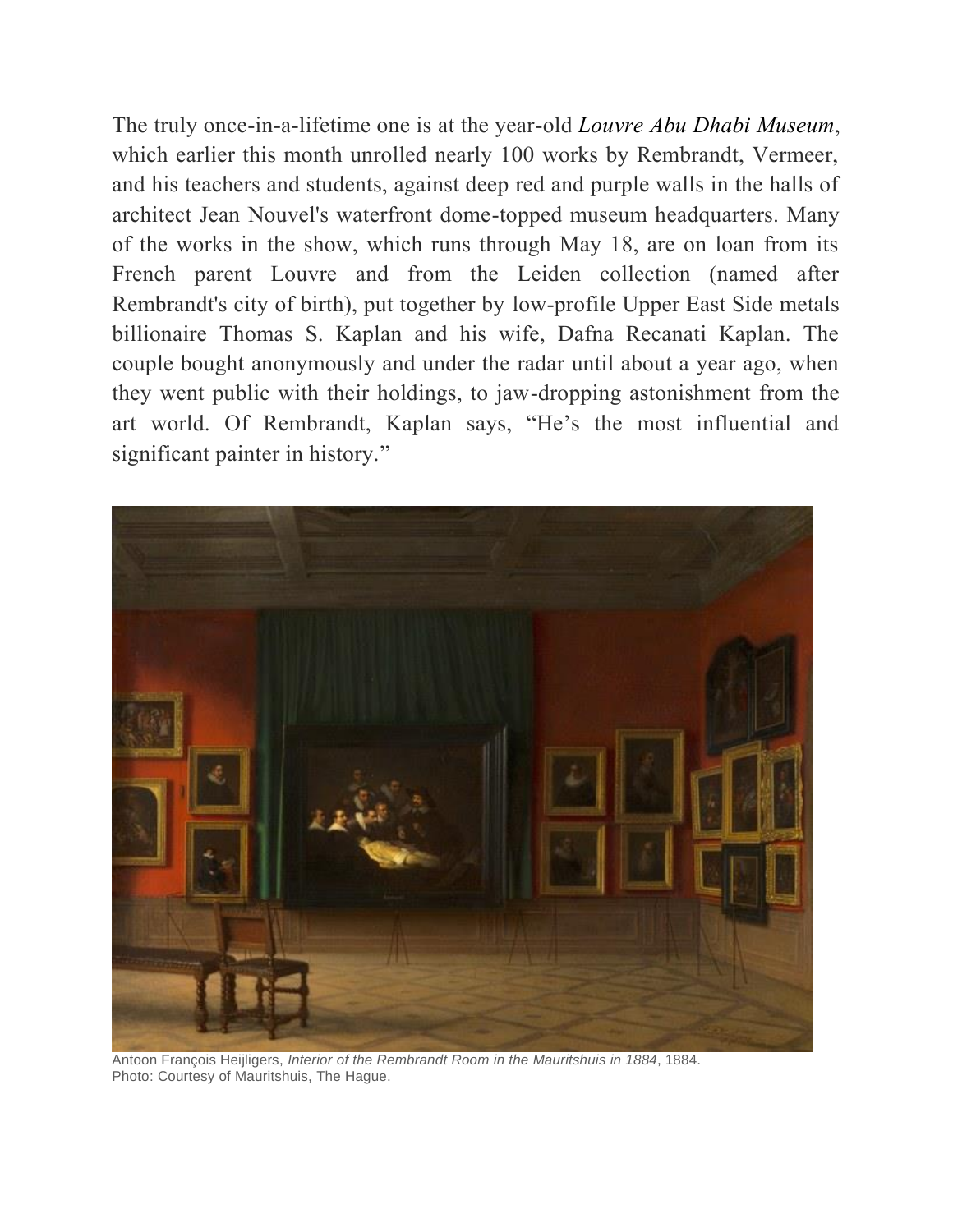Art history texts and critics tend to agree, with the legendary painter praised for his use of light and shadow, his extreme attention to detail, his lasting influence, and the breadth and immediacy of his painting and drawing. Writing this month, critic and British historian Simon Schama [waxes](https://www.theartnewspaper.com/feature/the-year-of-rembrandt-with-simon-schama) quite eloquent on the way that Rembrandt makes faces and figures materially present: "the looser and rougher the paint handling, the more palpable the flesh; the redness of eyelid rims, the puffball of white hair indicated by the freest brushstrokes."

The artist had something of a roller-coaster career: Early in his life, the ambitious painter started signing his works with one name, aping the masters Leonardo and Michelangelo, and his hubris ended up paying off. He became hugely successful, flush with commissions, ran a studio and school, but ended up bankrupt at 50 after mismanagement of funds and a change in artistic tastes. He died 13 years later, after a fire sale of his possessions, never having left his native country.

Central to all the exhibitions is Rembrandt's celebrated era, the Dutch "Golden Age." In the early 17th century, the Dutch republic, freshly independent from Spain, was growing roaringly rich. Worldwide trade led by the Dutch East India Company brought prosperity, and patronage for a whole generation of painters. Artistic excellence and experimentation resulted, especially experiments with the use of color and light, and with a slew of new subjects.

"Domestic scenes, single figures and interiors, middle-class women," says Lara Yeager-Crasselt, cocurator of the Louvre Abu Dhabi show with Blaise Ducos, were all revolutionary to painting, and their display in that show presents a "jewel box" of art. Vivid and atmospheric yet serene, the huge show immerses you in its time.

Louvre Abu Dhabi also unveils its most recent acquisition, a small, rare oil sketch of the head of Jesus Christ by Rembrandt. The museum paid about \$12 million for it at Sotheby's, and it's historically notable because Rembrandt used a model from Amsterdam's Jewish community. Perhaps rarest of all,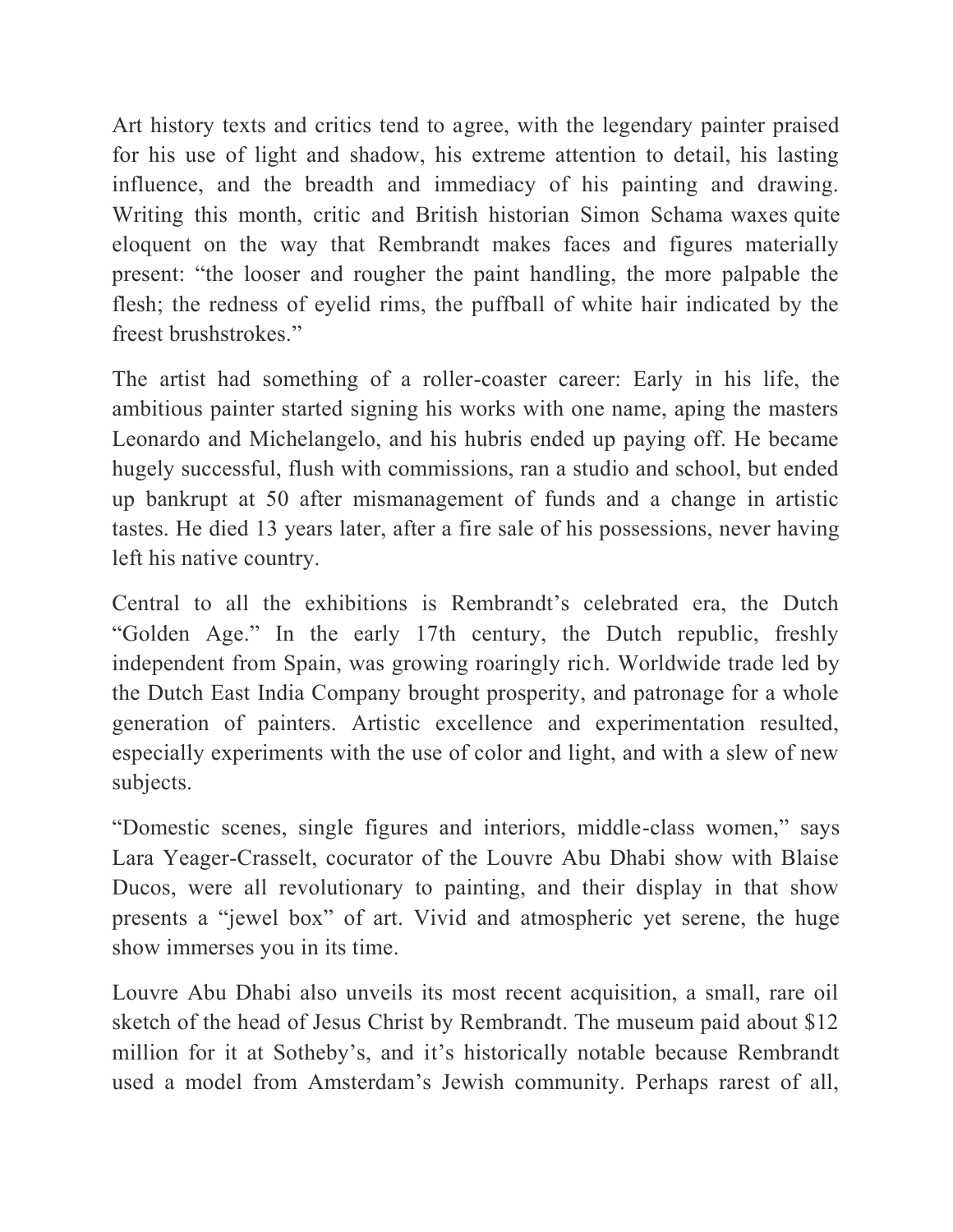Rembrandt's first works are on view, including examples from a legendary series on the five senses that's like cult catnip for collectors.

![](_page_4_Picture_1.jpeg)

Rembrandt van Rijn (1606–1669), *Minerva in Her Study*, 1635. Photo: Courtesy of The Leiden Collection, New York.